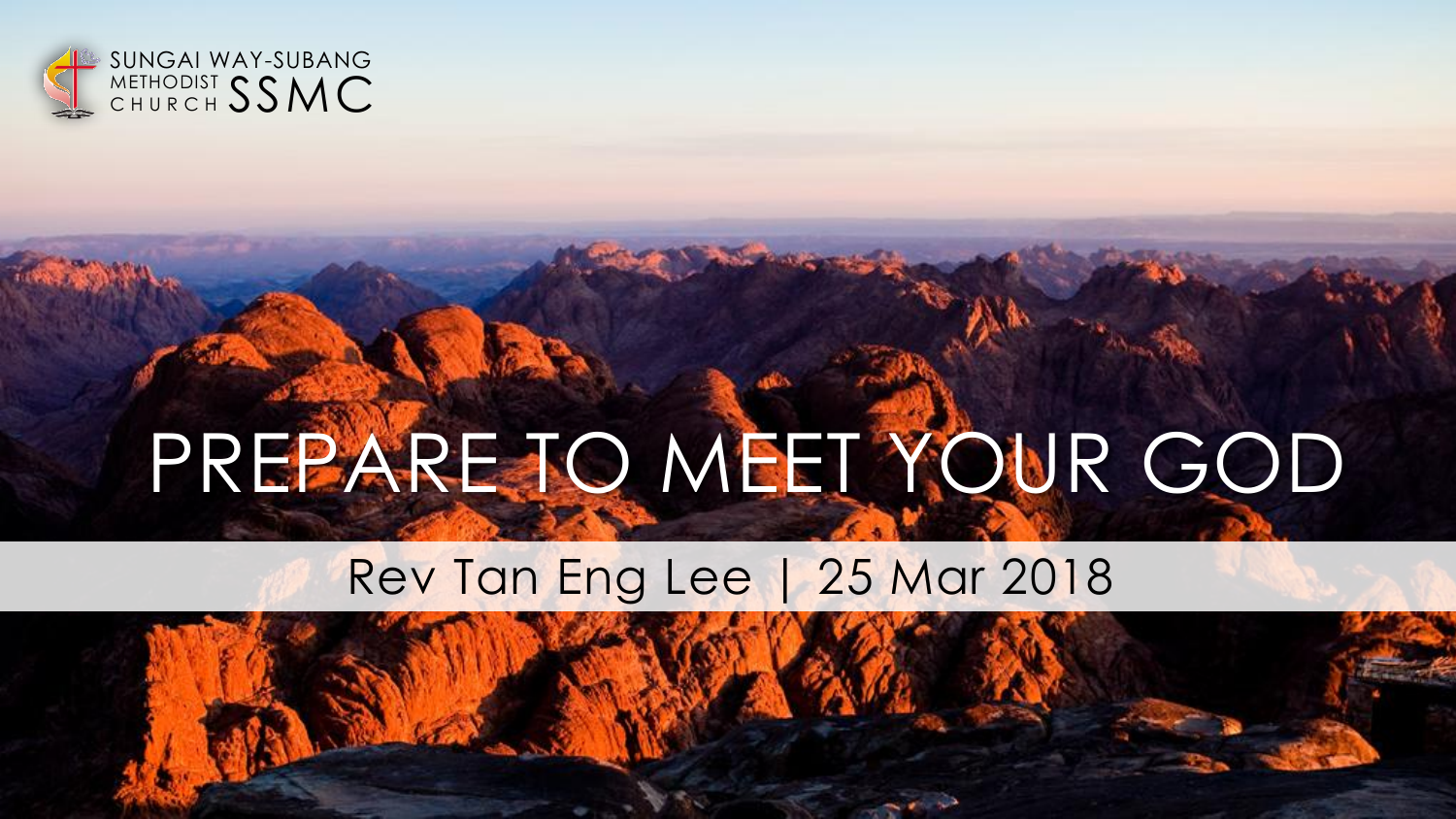

# **Prepare to meet your God**

(Exodus 19)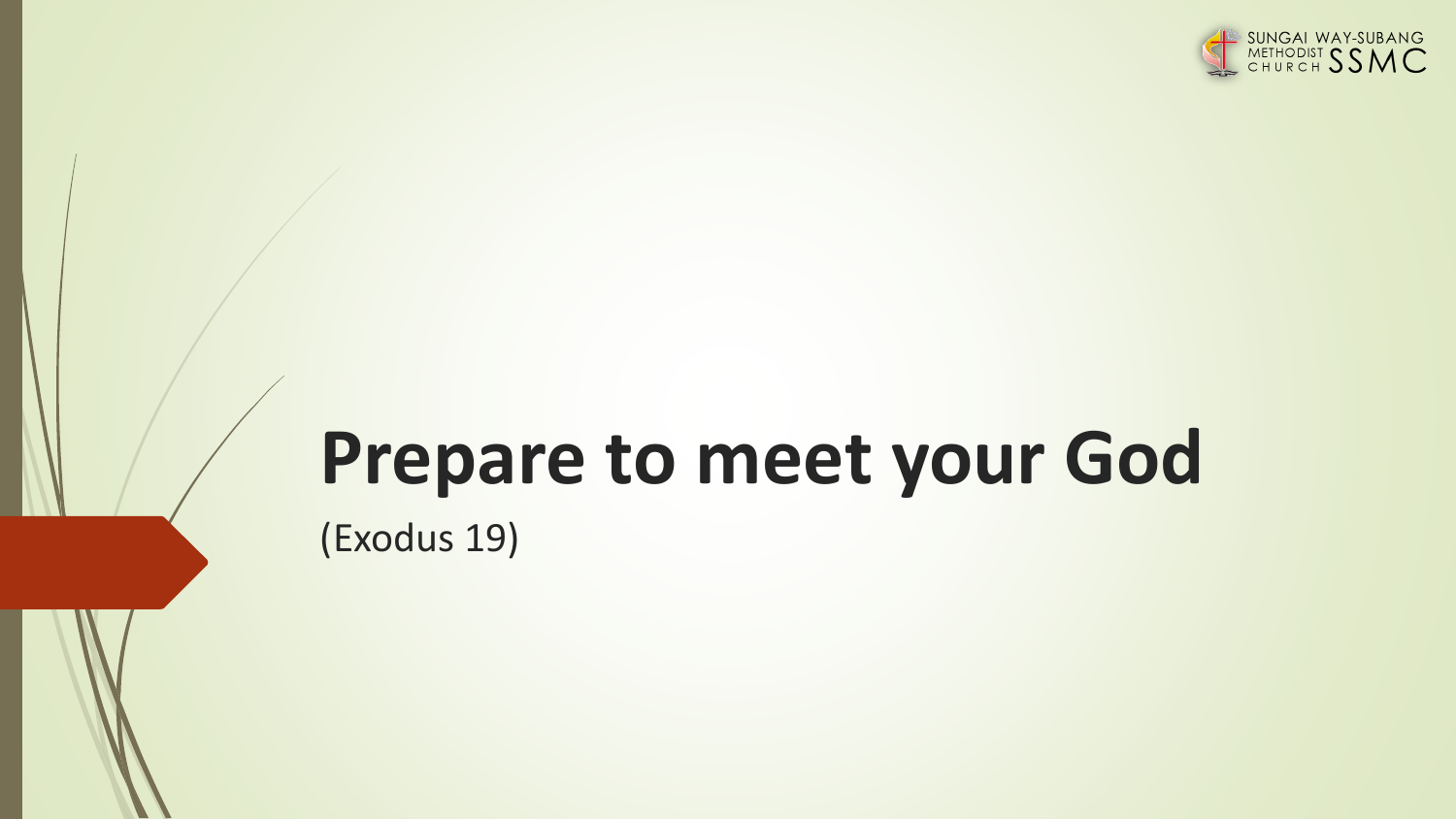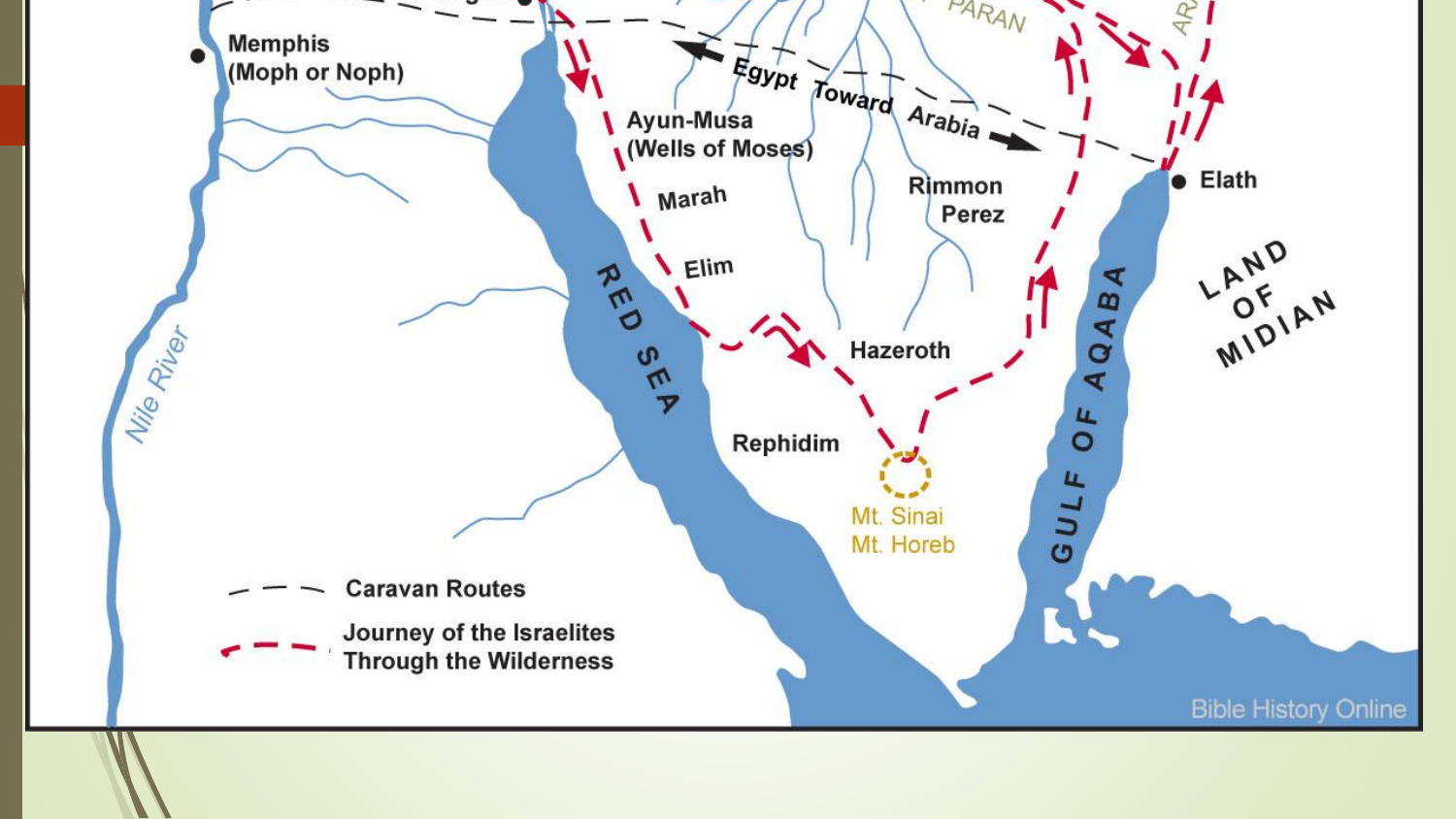

## **Exodus 19**

1 On the first day of the third month after the Israelites left Egypt—on that very day—they came to the Desert of Sinai. <sup>2</sup>After they set out from Rephidim, they entered the Desert of Sinai, and Israel camped there in the desert in front of the mountain.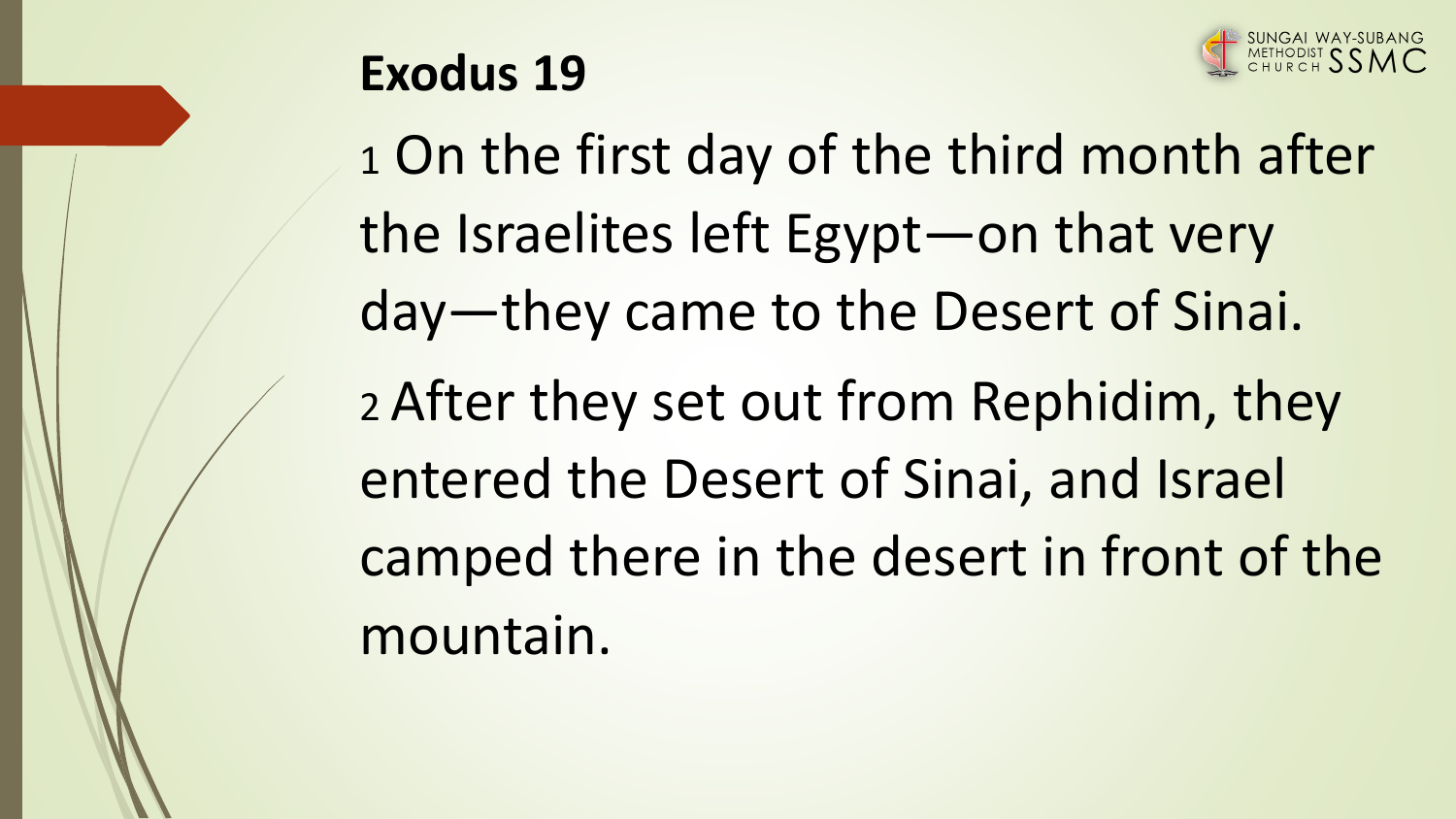

### **Exodus 19**

3 Then Moses went up to God, and the Lord called to him from the mountain and said, "This is what you are to say to the descendants of Jacob and what you are to tell the people of Israel: **4 'You yourselves have seen what I did to Egypt, and how I carried you on eagles' wings and brought you to myself.**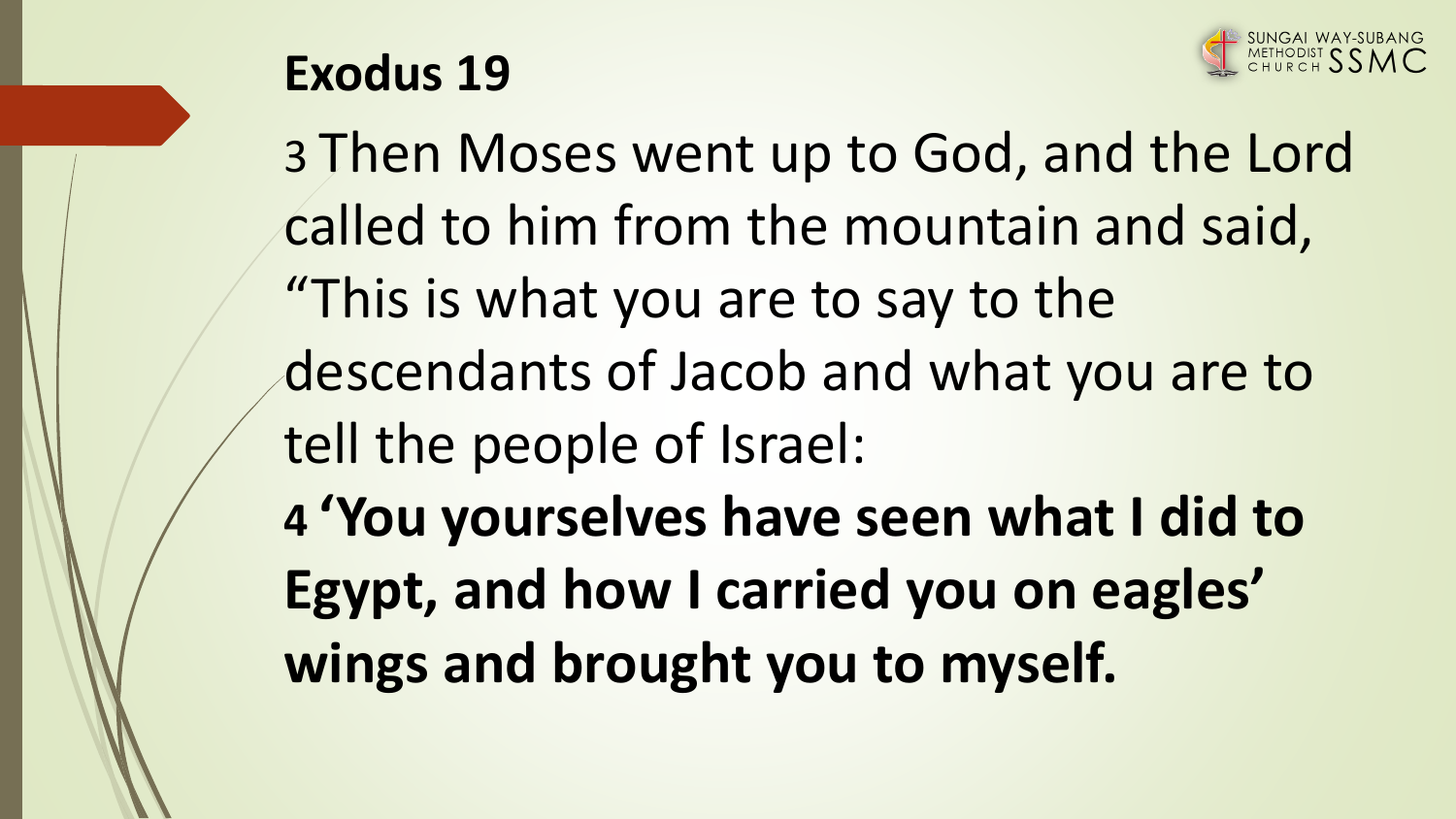

5 Now if you obey me fully and keep my covenant, then out of all nations you will be my treasured possession. Although the whole earth mine,

6 *You* will be for me a kingdom of priests and a holy nation.' These are the words you are to speak to the Israelites."

<sup>7</sup>So Moses went back and summoned the elders of the people and set before them all the words the Lord had commanded him to speak.

<sup>8</sup>The people all responded together, "We will do everything the Lord has said." So Moses brought their answer back to the Lord.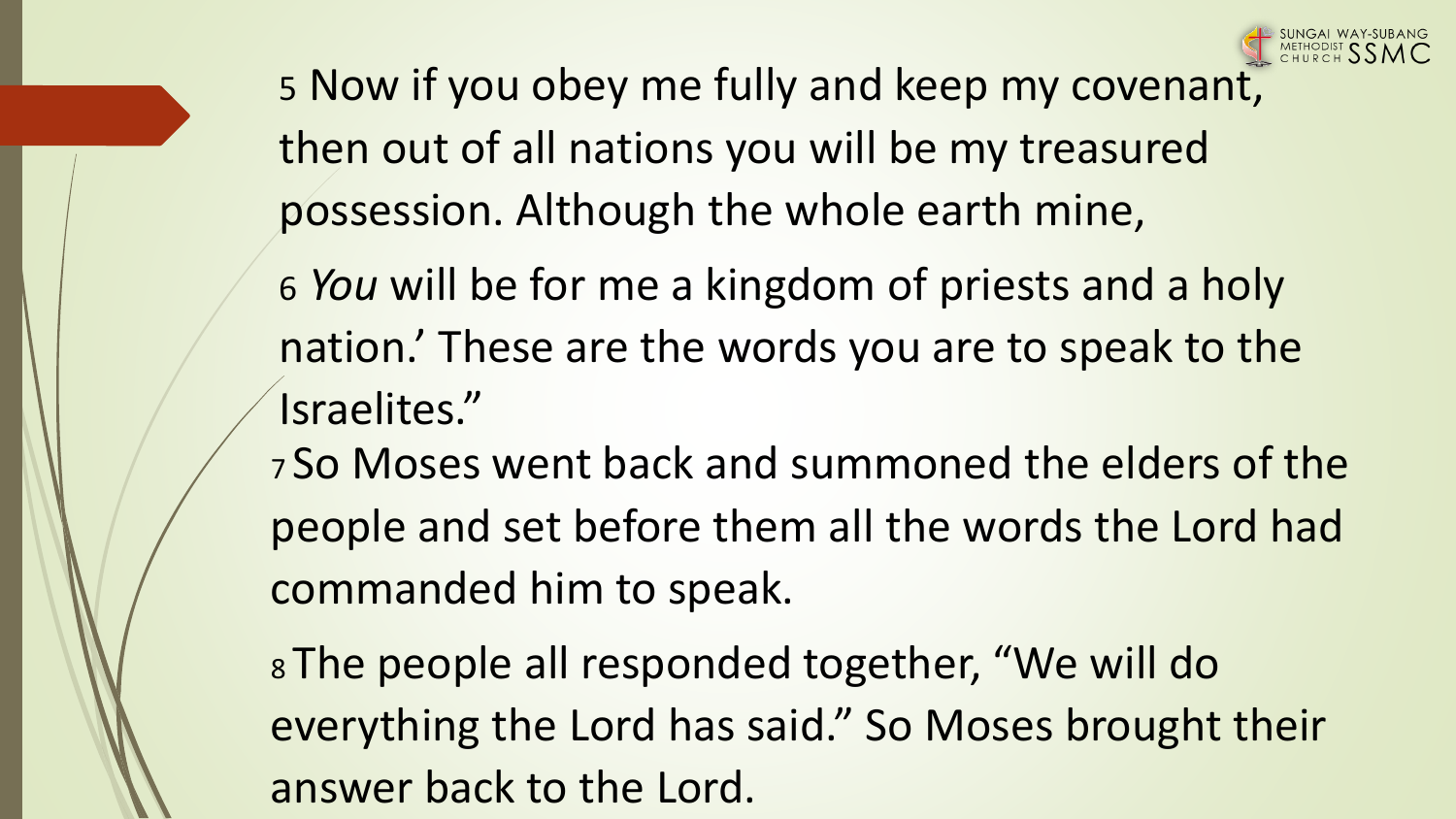

But you are a chosen people, a royal priesthood, a holy nation, God's special possession, that you may declare the praises of Him who call you out of darkness into His wonderful light.'

**1 Peter 2:9**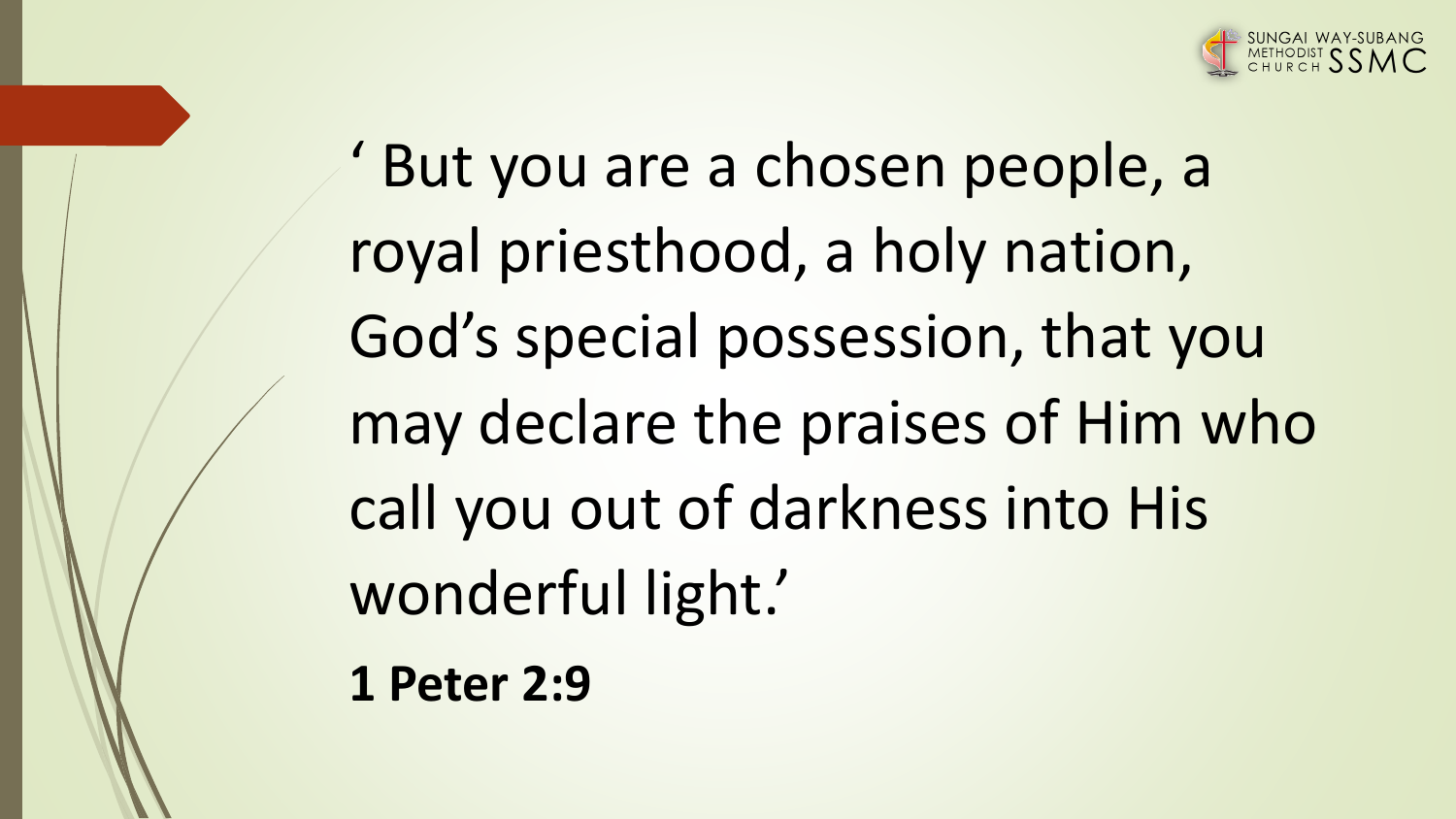



9 The Lord said to Moses, "I am going to come to you in a dense cloud, so that the people will hear me speaking with you and will always put their trust in you." Then Moses told the Lord what the people had said. 10 And the Lord said to Moses, "Go to the people and consecrate them today and tomorrow. Have them wash their clothes 11 and be ready by the third day, because on that day the Lord will come down on Mount Sinai in the sight of all the people.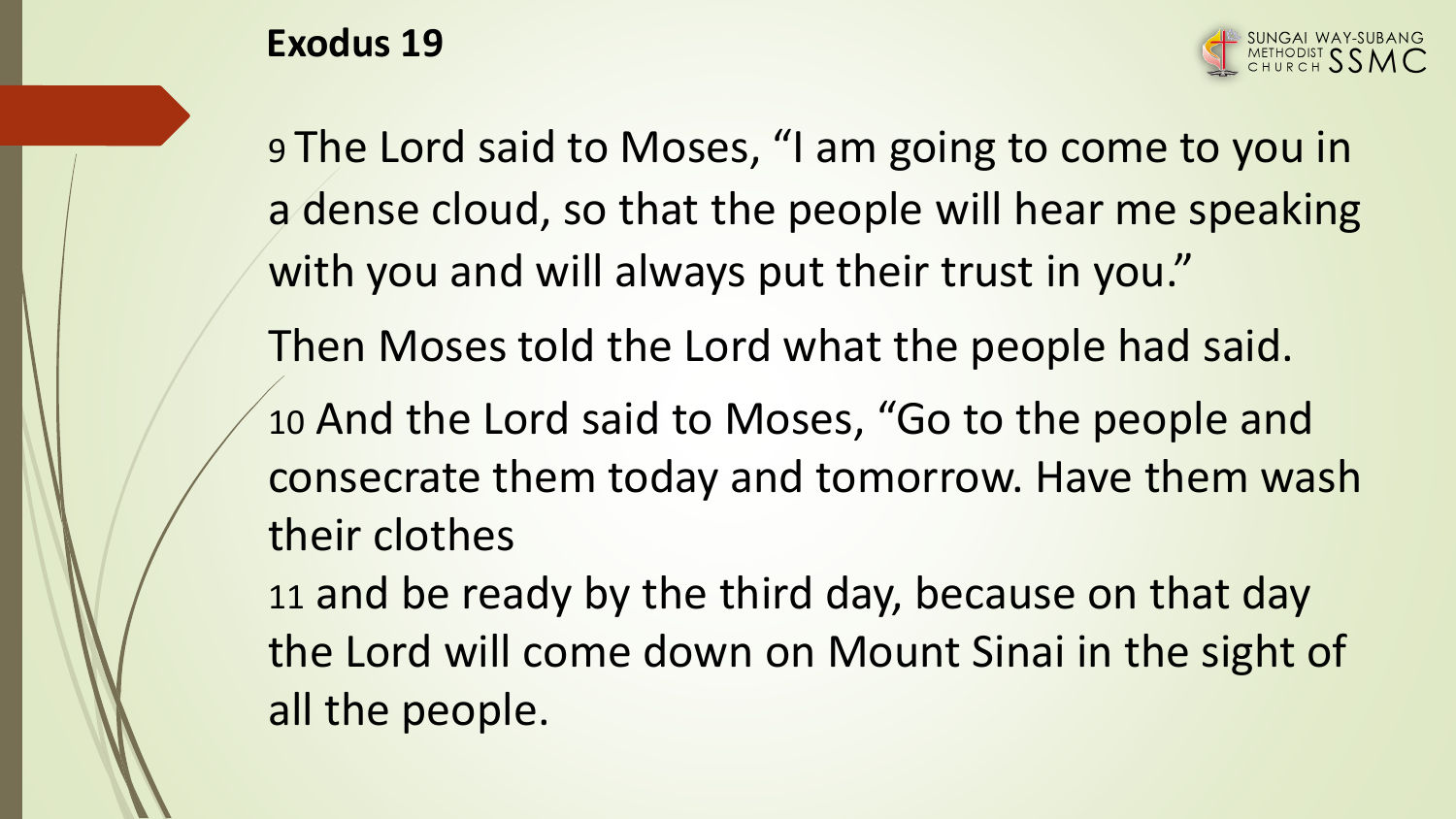



12 Put limits for the people around the mountain and tell them, 'Be careful that you do not approach the mountain or touch the foot of it. Whoever touches the mountain is to be put to death. 13 They are to be stoned or shot with arrows; not a hand is to be laid on them. No person or animal shall be permitted to live.' Only when the ram's horn

sounds a long blast may they approach the mountain."

14 After Moses had gone down the mountain to the people, he consecrated them, and they washed their clothes.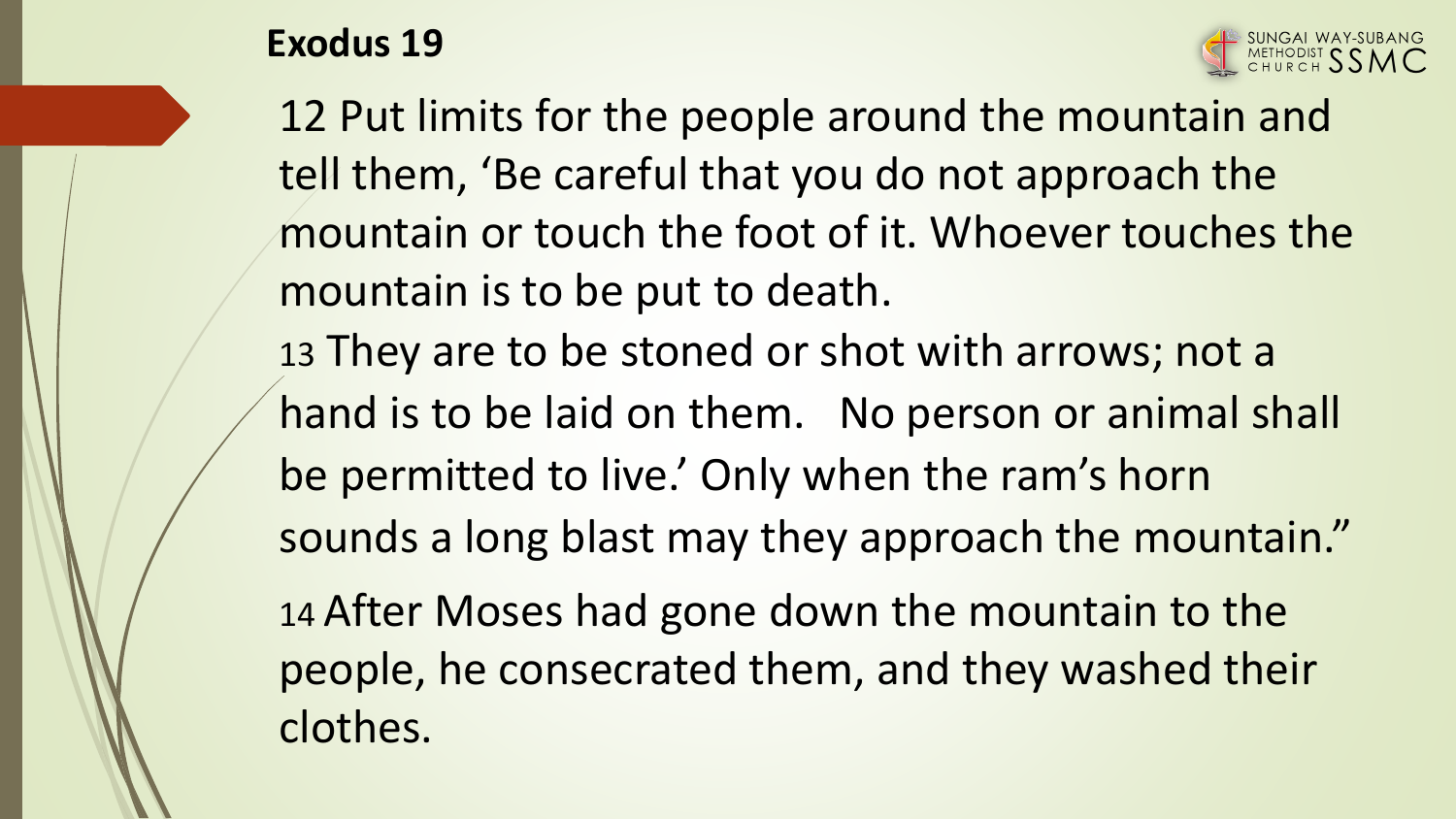



15 Then he said to the people, "Prepare yourselves for the third day. Abstain from sexual relations."

16 On the morning of the third day there was thunder and lightning, with a thick cloud over the mountain, and a very loud trumpet blast. Everyone in the camp trembled.

17 Then Moses led the people out of the camp to meet with God, and they stood at the foot of the mountain. 18 Mount Sinai was covered with smoke, because the Lord descended on it in fire. The smoke billowed up from it like smoke from a furnace, and the whole mountain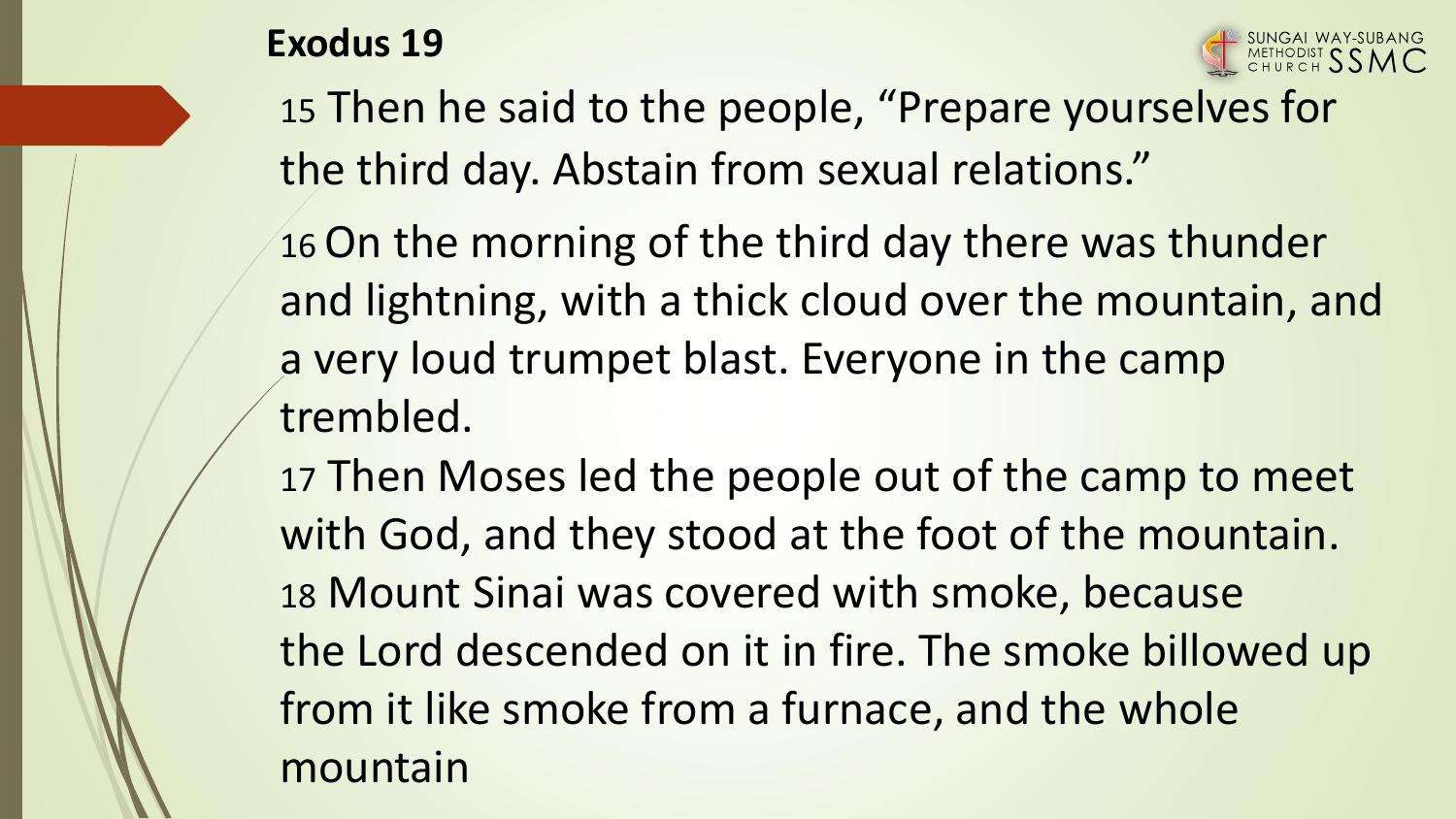#### **Exodus 19**



19 As the sound of the trumpet grew louder and louder, Moses spoke and the voice of God answered him. 20 The Lord descended to the top of Mount Sinai and called Moses to the top of the mountain. So Moses went up

21 and the Lord said to him, "Go down and warn the people so they do not force their way through to see the Lord and many of them perish.

22 Even the priests, who approach the Lord, must consecrate themselves, or the Lord will break out against them."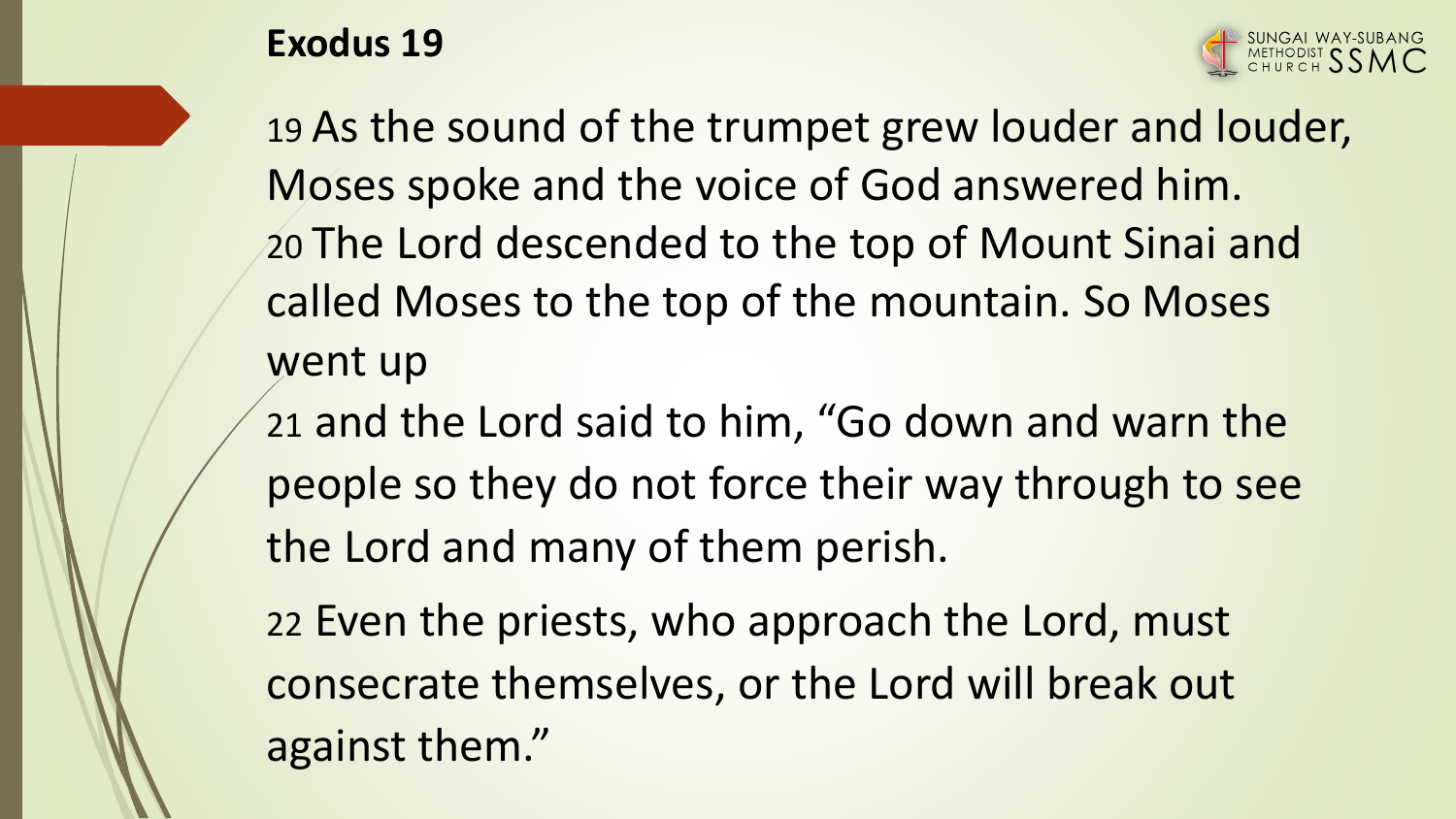

them.



23 Moses said to the Lord, "The people cannot come up Mount Sinai, because you yourself warned us, 'Put limits around the mountain and set it apart as holy.'"

24 The Lord replied, "Go down and bring Aaron up with you. But the priests and the people must not force their way through to come up to the Lord, or he will break out against them." 25 So Moses went down to the people and told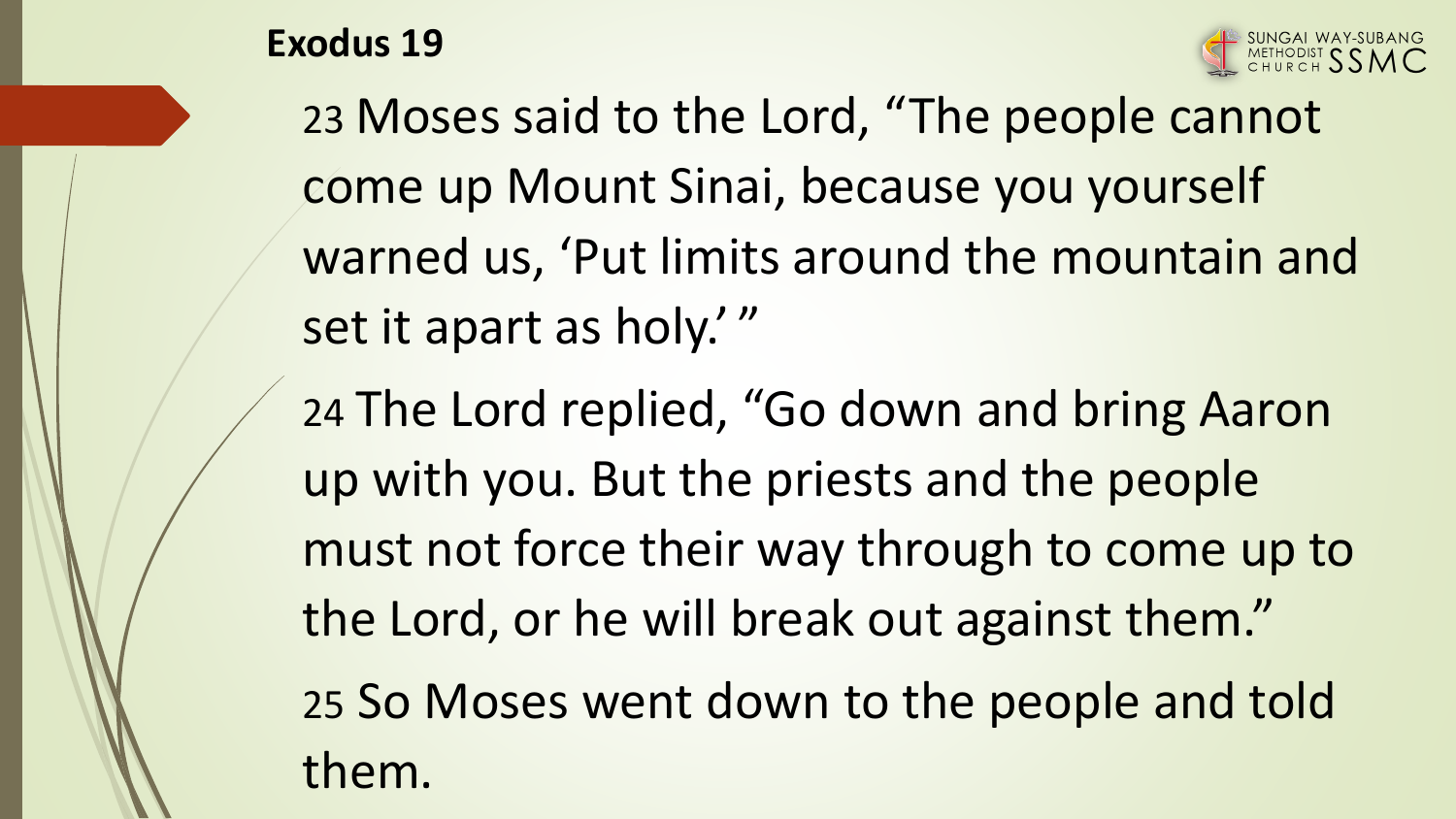

#### **Hebrews 12**

You have not come to a mountain that can be touched and that is burning with fire; to darkness, gloom and storm; to a trumpet blast or to such a voice speaking words that those who heard it begged that no further word be spoken to them, because they could not bear what was commanded: "If even an animal touches the mountain it must be stoned." The sight was so terrifying that Moses said ' I am trembling with fear." **Hebrews 12: 18-19 , 20-21**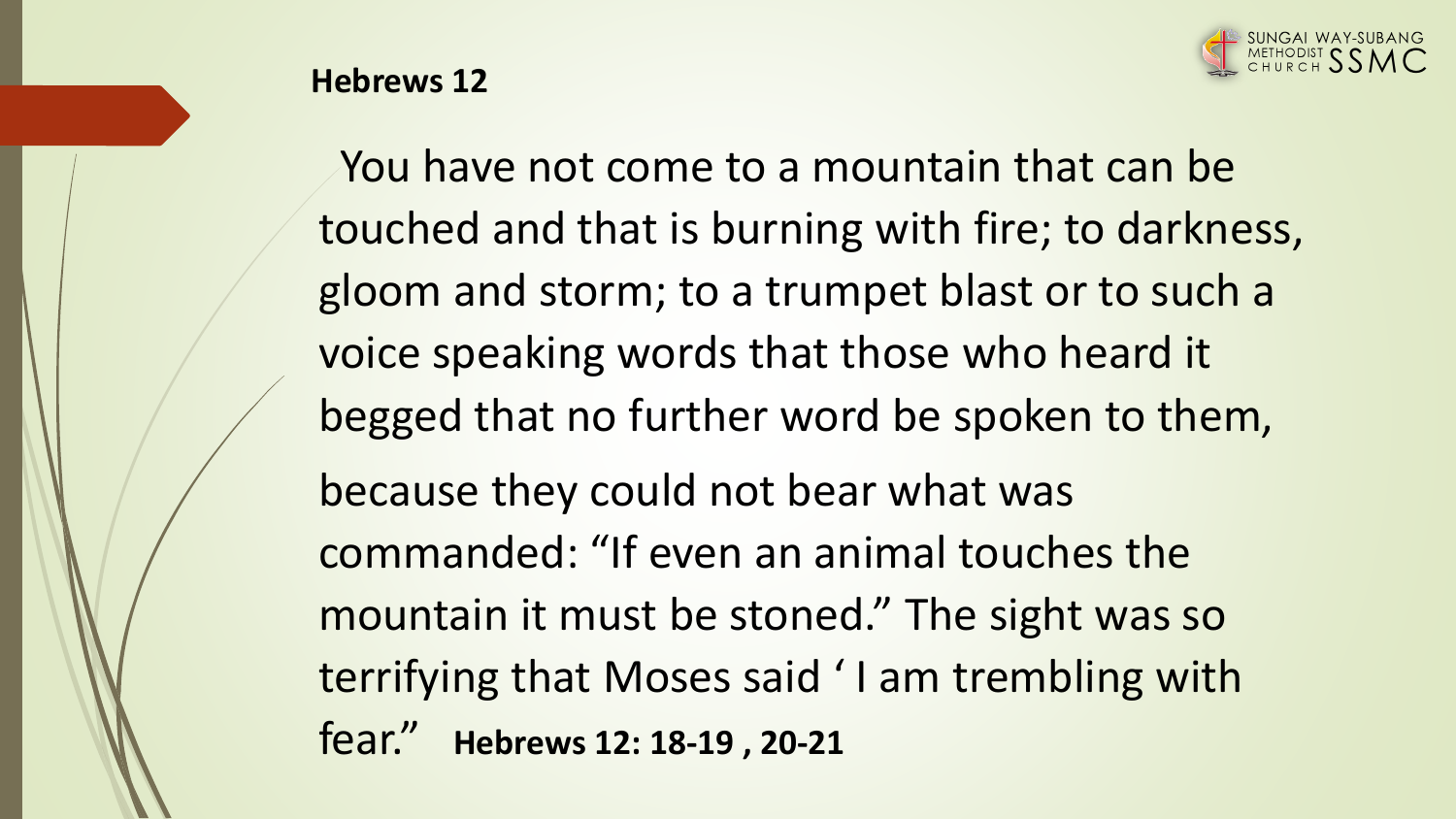**Hebrews 12**



But you have come to Mount Zion, to the the city of the living God, the heavenly Jerusalem. You have come to thousands upon thousands of angel in joyful assembly, to the church of the first born, whose names are written in heaven.

You have come to God, the judge of all to the spirit of righteous made perfect,

to Jesus the mediator of a new covenant, and to the sprinkled blood that speaks a better word than the blood of Abel.

(22- 24)